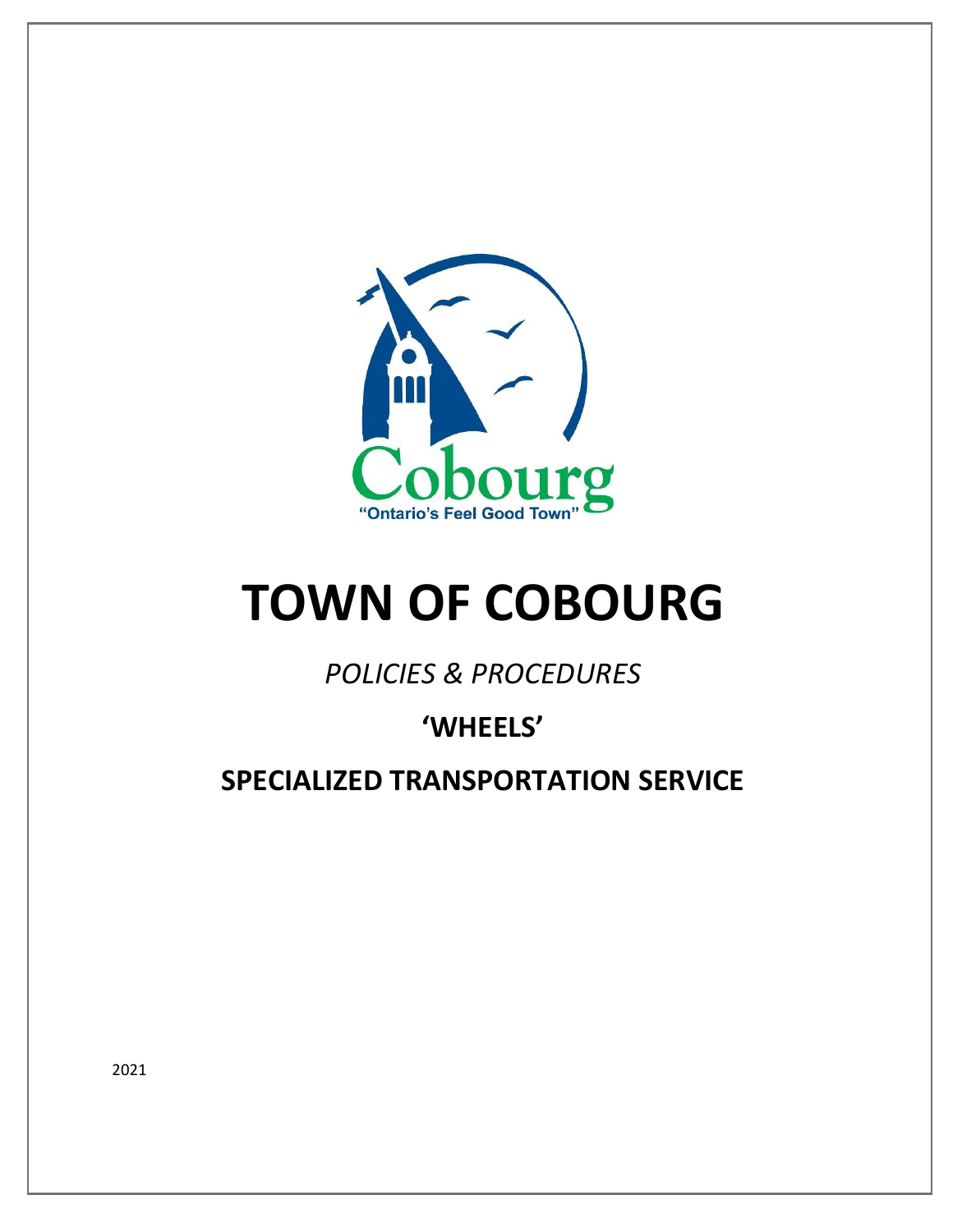

### TABLE OF CONTENTS

APPENDIX A - WHEELS APPLICATION

APPENDIX B - WHEELS SERVICE OPERATING HOURS

APPENDIX C - RIDERSHIP FARES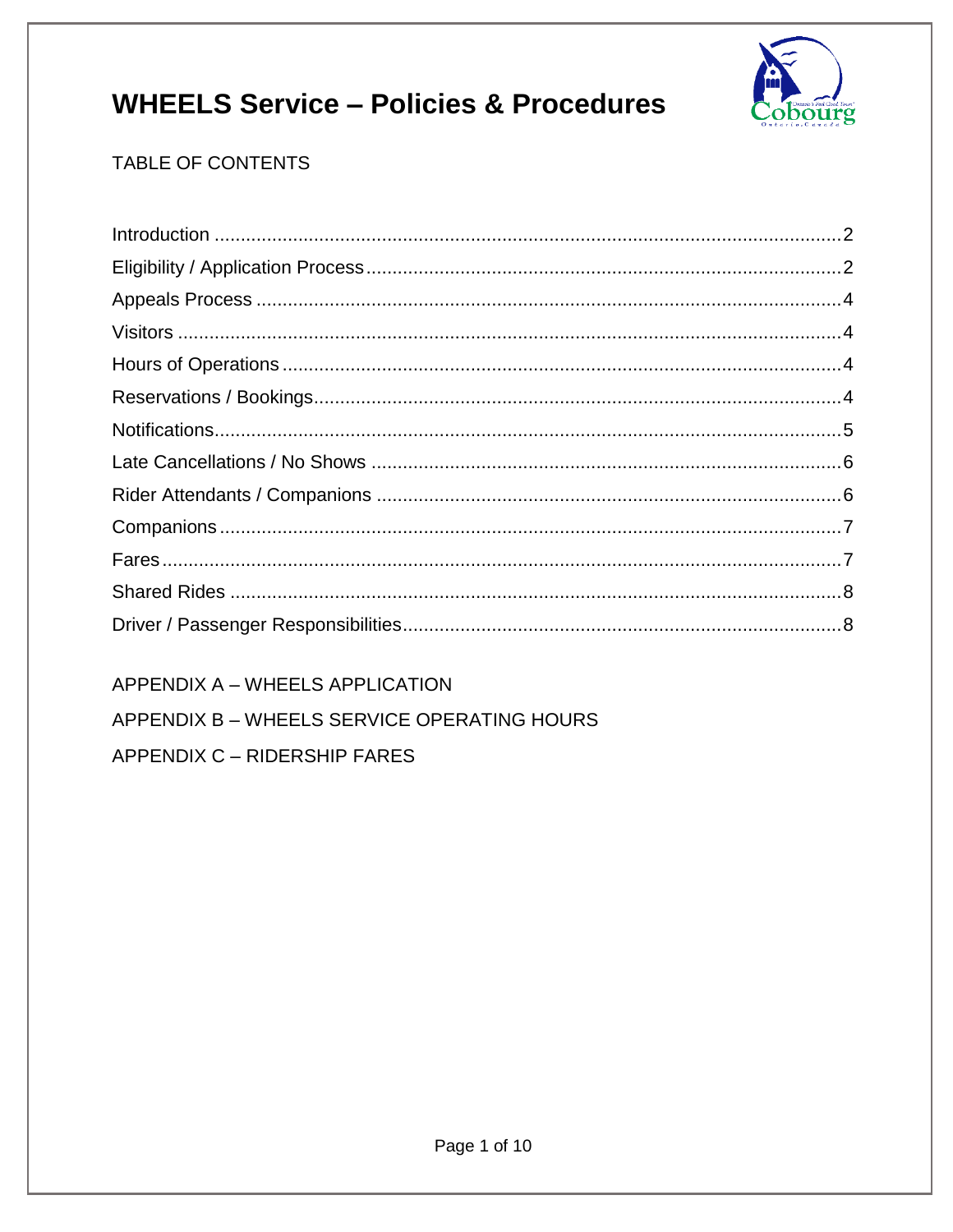

#### <span id="page-2-0"></span>**Introduction**

The Town of Cobourg operates conventional as well as specialized transit service called WHEELS. WHEELS is an origin-to-destination service for those who, due to a functional limitation are unable to travel to/from a conventional Transit stop.

The WHEELS Service is:

- A scheduled pre-booked bus, shared ride, origin-to-destination service
- A service intended for people who, because of their disability, cannot ride the regular conventional service
- Only for those riders who are travelling within the town limits of Cobourg
- Suitable for customers using a wheelchair, scooter, cane, walker and most types of mobility aids.
- This service is intended for all persons with a disability, including but not limited to physical impairment, sensory impairment, cognitive impairment, mental illness, and various types of chronic disease.

The WHEELS Service is NOT:

- A taxi service
- A medical carrier
- Meant to replace Cobourg Transit's regular conventional service when it is not operating or not convenient
- A service for seniors without a disability

A Shared Ride is defined as:

- Other riders may be on board during the trip to your destination;
- The route of travel may be altered so another rider(s) can be accommodated;
- The vehicle may stop and pick up other riders as it travels to your destination in order to maximize the transportation needs of all WHEELS members. For this reason, travel times may be similar to conventional transit.

### <span id="page-2-1"></span>**Eligibility / Application Process**

WHEELS Specialized Transit is intended for persons who, due to a functional limitation, would be physically unable to utilize an accessible conventional public transit service or travel a distance of 175 meters (approximately 575 feet or a city block).

Eligibility is not based on a particular disability, age, income or lack of available public transit in an applicant's area. Eligibility is not for those who find it more difficult or are unwilling to use the conventional public transit system. Specialized Transit is not an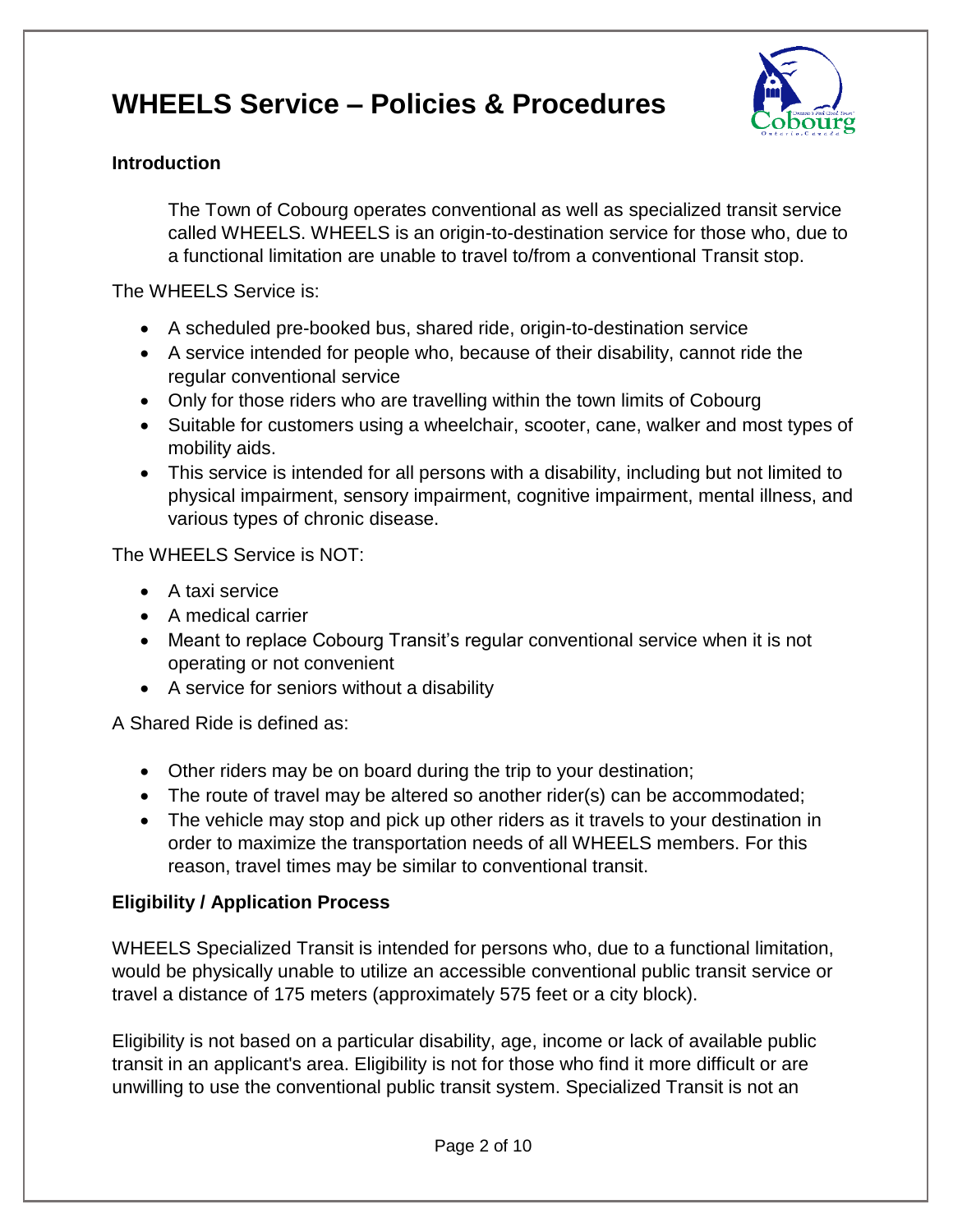

attendant care service. Passengers whose medical conditions require specific transportation (i.e. extreme fragility requiring transportation below regular speeds or inability to remain on the vehicle for up to one hour or inability to maneuver their own mobility device) need to contact a non-emergency medical carrier for transportation.

If you are considering your eligibility for Specialized Transit, please note that the WHEELS service is limited in capacity and intended for those with the least amount of ability. Please consider that you may be able to use Cobourg's accessible conventional transit system which utilizes fully accessible buses.

In order to be eligible for WHEELS, all users must first submit an application form which will be reviewed by the Public Transit Administrator, in compliance with the approved Categories of Eligibility, which are as follows:

There are three (3) categories of eligibility for which the Applicant can apply for which include:

- 1. **Unconditional**: A Person with a Disability that prevents them from using the accessible conventional transportation services,
- 2. **Temporary**: A Person with a Disability that prevents them from using the accessible conventional transportation services on a temporary basis (ex. a person having knee replacement surgery),
- 3. **Conditional**: A Person with a Disability where environmental or physical barriers limit their abilities to consistently use conventional transportation services, such as persons with a visual disability, persons who use assistive devices for mobility, especially during the winter conditions, and/or Persons with Disabilities that may have periods when their condition worsens.

If your application has been approved, you will be eligible to book trips on WHEELS. People who are permanently disabled and are eligible for WHEELS receive a permanent registration, with renewal required every 3 years. Exceptions to the renewal process will be made on a case-by-case basis in consultation with the WHEELS rider and their physician.

However, others who may only need WHEELS during a period of rehabilitation may submit an application. If approved, they would be registered on a temporary basis for a specific period of time at the end of which their registration and eligibility will also end. An extension will be granted pending a re-application.

Persons wishing to use WHEELS service must submit a WHEELS Application (Appendix A) which is available at Victoria Hall or the Public Works Joint Operations Facility or online at [www.cobourg.ca](http://www.cobourg.ca/)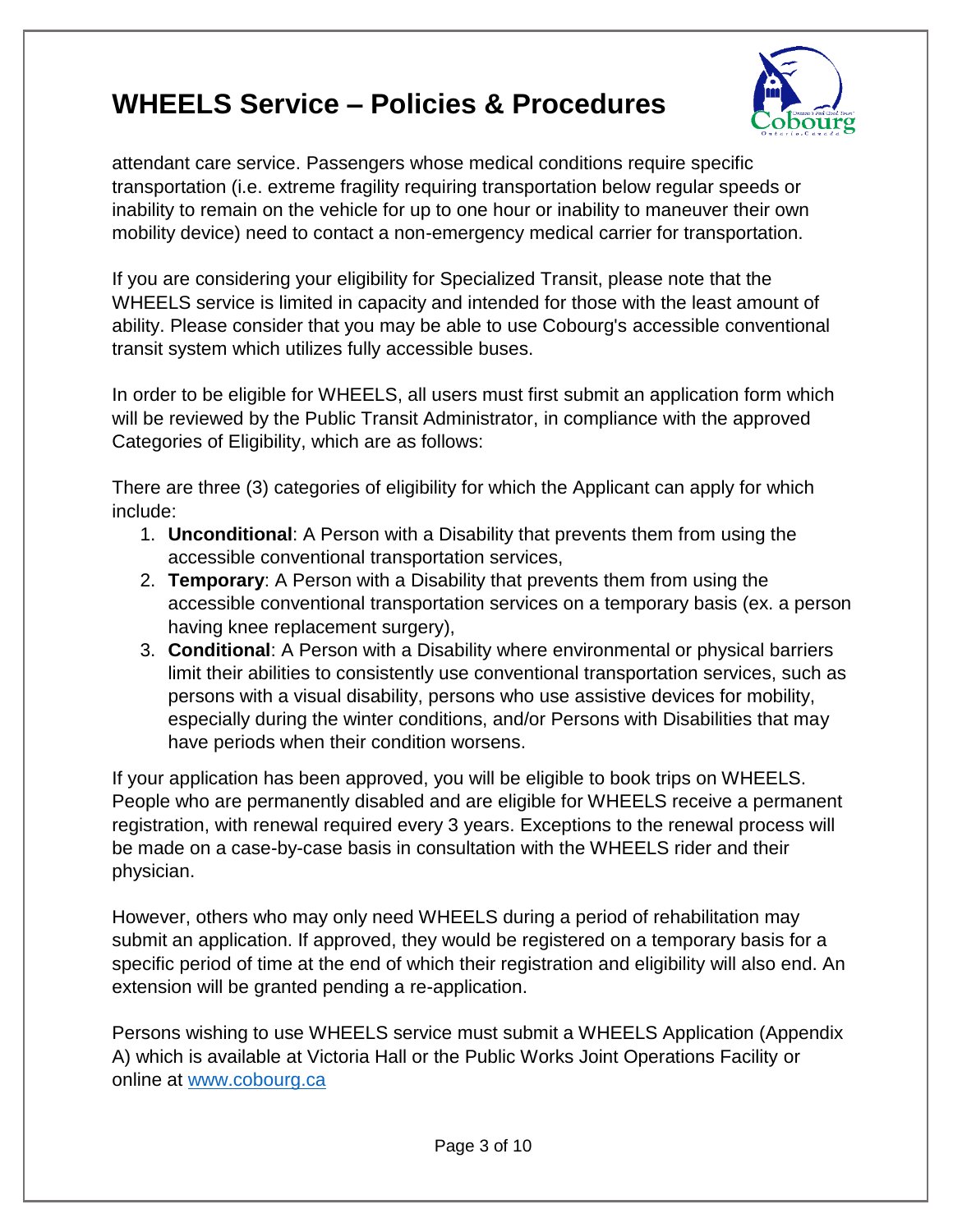

Once completed, the application can be submitted to the following locations:

Victoria Hall 740 Division Street Cobourg, ON Cobourg, ON K9A 2M2 K9A 0H6

Town of Cobourg **Public Works Joint Operations Facility** 55 King Street West **Building #7 Northam Industrial Park** Fax: 905 372 0009 Email: [transit@cobourg.ca](mailto:transit@cobourg.ca)

Once the Application is reviewed by staff, you will be contacted by letter of your approval/denial for using the service.

### <span id="page-4-0"></span>**Appeals Process**

An appeal process is available to any person who is denied eligibility for WHEELS services, or who disagrees with an eligibility decision. All appeals must be filed in writing to the Town of Cobourg municipal office.

Appeals must be made within sixty (60) days of the receipt of Cobourg WHEELS letter advising of eligibility for WHEELS service.

Appellants are encouraged to note in their appeal letter, reasons why they believe that the decision does not accurately reflect their ability to use conventional transit services (Cobourg Transit).

### <span id="page-4-1"></span>**Visitors**

Cobourg WHEELS will provide service to any person visiting Cobourg who meets the eligibility requirements and is an active registrant of another accessible system. Verification of eligibility and registration with another accessible system is required.

#### <span id="page-4-2"></span>**Hours of Operations**

To book a ride, please call the Cobourg Transit dispatch centre at 905-373-0582. Hours of operations have been included in Appendix B.

### <span id="page-4-3"></span>**Reservations / Bookings**

The Town of Cobourg will make every effort to accommodate your trip request. Bookings are offered on a first come first serve basis and it is recommended that trips are to be booked at least 24 hours in advance, where possible. WHEELS bookings have a 30 minute window, for example if you need to arrive at a location by 3:00 p.m. the dispatch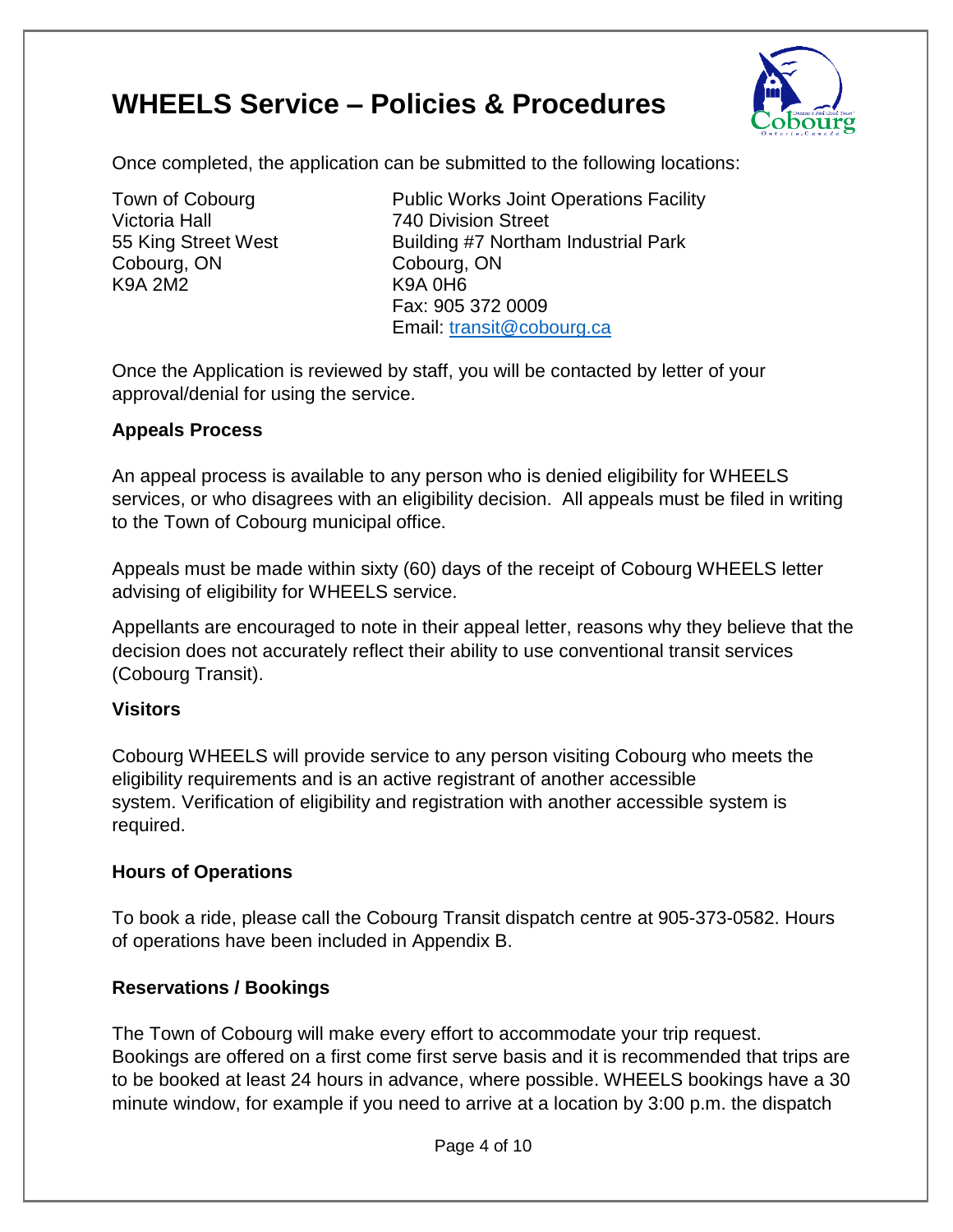

service will book your pick up time anywhere between 2:30 p.m. and 3:00 p.m. Please be sure to tell dispatch the time that you need to arrive at your destination. \*Bookings are available for WHEELS members only and membership is not interchangeable with family members or friends.

There are three (3) kinds of trip bookings that can be made:

**1. Subscription/Pre-Booked**: These are regular trips that occur at the same time of day, on the same day, for a minimum of at least 4 weeks. Examples of this type of trip are dialysis, therapy appointments, or any appointment that repeats each week on the same day at the same time.

**2. Reservation**: These are trips not taken regularly and recommend an advance booking of 24 hours up to one (1) week in advance. Examples are weekly shopping, etc. Exceptions will be made for medical appointments.

**3. Same Day Trips**: Passengers may use Same Day Trips for unplanned outings. Wheels does not guarantee rides on short notice but endeavors to provide accommodation should vehicle capacity or scheduling allow or when cancellations occur. To book a Same Day Trip request, passengers may call WHEELS during regular dispatch service operational hours as noted in Appendix B.

When booking a ride on WHEELS, please have the following information ready:

- Your Name (first/last)
- Date you need transportation
- Requested arrival time at destination (ie. Appointment time)
- Address of pickup and accessible entrance (specific location required)
- Address of destination and accessible entrance (specific location required)
- Will you be bringing a companion?
- If your application indicates that an attendant or hand to hand attendant is required, will the attendant be available at the time of your booking?
- Whether you will be using a wheelchair or other mobility device
- Pickup time for your return trip

#### <span id="page-5-0"></span>**Notifications**

When applying for WHEELS you will be asked to provide a primary phone number and email (if available) to receive notifications regarding your trip. You will be contacted with an estimated time of arrival when the bus is on route to your pick up location.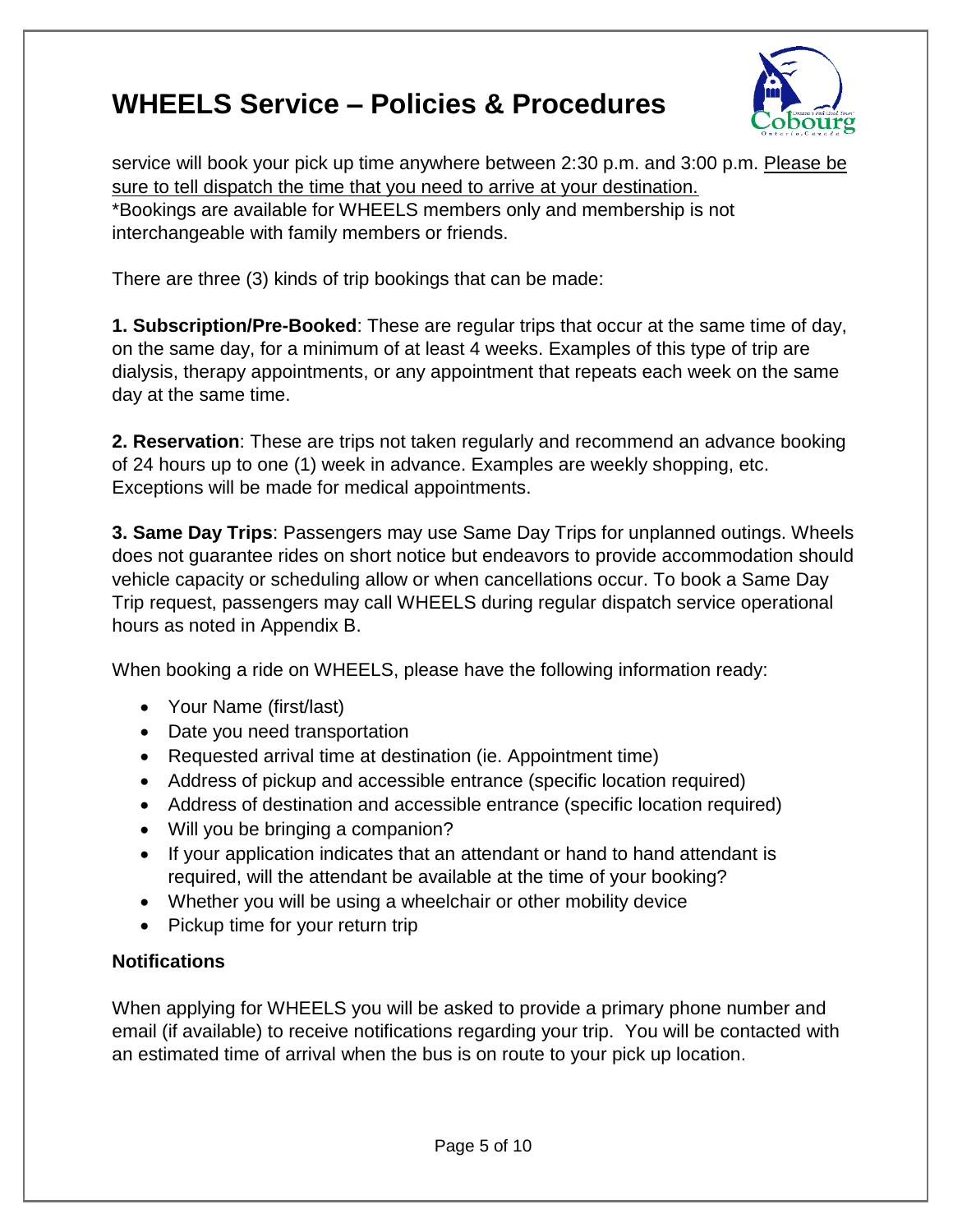

#### <span id="page-6-0"></span>**Late Cancellations / No Shows**

Given the high demand for specialized transit service, it is crucial that customers call and cancel their trip as soon as they no longer require it. Your consideration to cancel well in advance will allow us to accommodate other passengers in need. Persons who do not respond within five (5) minutes of the WHEELS driver arriving at the door shall be deemed a "no show".

Excessive cancellations with less than 24 hours notice and/or failing to show for a scheduled bus may result in progressive actions up to and including limitations on booking privileges.

\*\* Note: When a passenger is a "No Show" for a scheduled bus, their remaining trips for the day are automatically cancelled.

Passengers are to be ready 15 minutes before their scheduled pick-up time. Drivers may arrive within a "window" of 5 minutes BEFORE or AFTER your booked pick-up time. To ensure other passengers are not inconvenienced, drivers are not required to wait more than 5 minutes at pick up locations provided the bus arrives within the allowable "window" time.

Drivers do not accompany passengers inside the building entrance, nor are they required to ring a buzzer or doorbell to inform riders of their arrival, nor search when the passenger is not at the exterior entrance. The passenger is to be ready at the exterior door or curbside including having any coats, boots etc. already on.

### <span id="page-6-1"></span>**Rider Attendants / Companions**

A Personal Attendant ("PA") is a mandatory support person who is capable of providing the rider with care and assistance beyond what the driver is required to provide.

A rider will require a PA to accompany them on the bus under these conditions:

- If the passenger is unable to travel independently beyond the door of the pick-up or drop-off location
- If the passenger is unable to be left alone
- If the passenger requires supervision on board the vehicle during transport
- If there is a risk of the passenger leaving the vehicle while the driver is escorting other passengers to and from the vehicle
- If the medical professional has deemed on the application that the client requires an attendant

All PA's travel at no charge, but must board and disembark at the same location as the passenger, and travel with the passenger at all times. WHEELS drivers are not Personal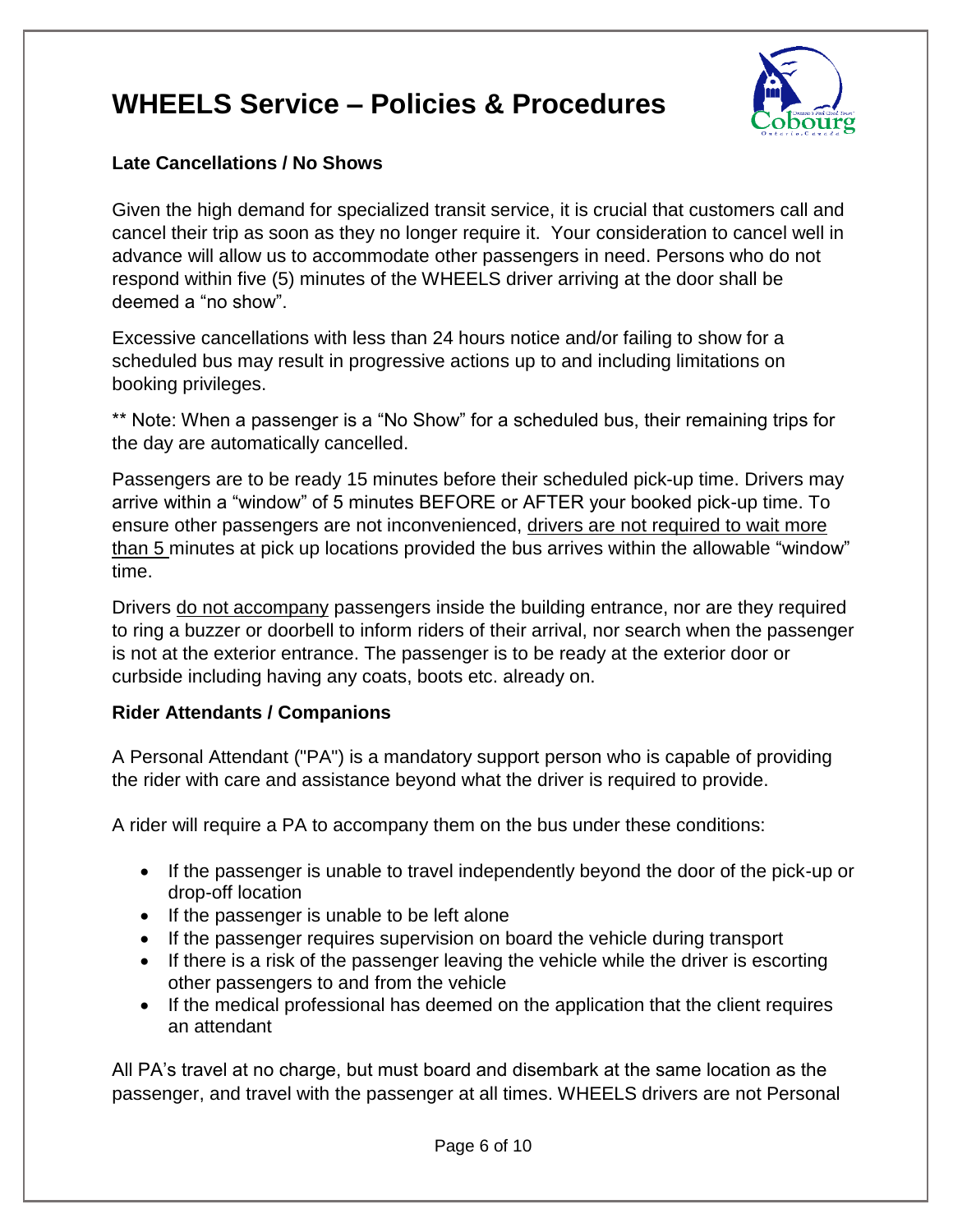

Attendants. WHEELS passengers cannot be Personal Attendants for another WHEELS passenger.

A Hand-to-Hand Attendant is required for riders who need supervision at the point of departure and arrival but are able to travel safely on the bus alone. The Hand-to-Hand Attendant must be present to assist riders with all boarding and disembarking at the point of departure and arrival, they are not required to ride the bus.

A Hand-to-Hand Attendant is required under these conditions:

- If the passenger cannot maneuver his or her wheelchair on his or her own
- If the medical professional has deemed on the application that the client requires a Hand-to-Hand Attendant

The need for a PA or Hand-to-Hand Attendant must be identified on the application form. In the event that the WHEELS Driver is not able to provide the required assistance to the rider or the rider's function changes enough to require an attendant, the Town reserves the right to request the rider to resubmit a new application with updated information. If a rider is identified as needing a PA to ride the vehicle and he/she is not accompanied by a PA upon arrival of the WHEELS vehicle, or the PA is not qualified, then the driver will not be permitted to allow the rider to board the vehicle. The driver will immediately notify dispatch for instructions.

**Specialized Transit Drivers are not Personal Attendants – if an applicant requires extra support getting on/off of a bus or beyond the accessible entrance at their destination, they must provide their own Personal Attendant.** 

#### <span id="page-7-0"></span>**Companions**

In addition to an attendant, you may also travel with a companion (voluntary spouse, partner, friend or family). If a companion will be accompanying you, please notify the dispatcher when you make your trip reservation as they must reserve a seat for the companion as well. A companion is required to pay their own fare when traveling with you. Companions can be WHEELS members as well and may travel when permitted space is available and when it does not result in other WHEELS members being denied service.

#### <span id="page-7-1"></span>**Fares**

WHEELS and conventional accessible transit fares are attached in Appendix C.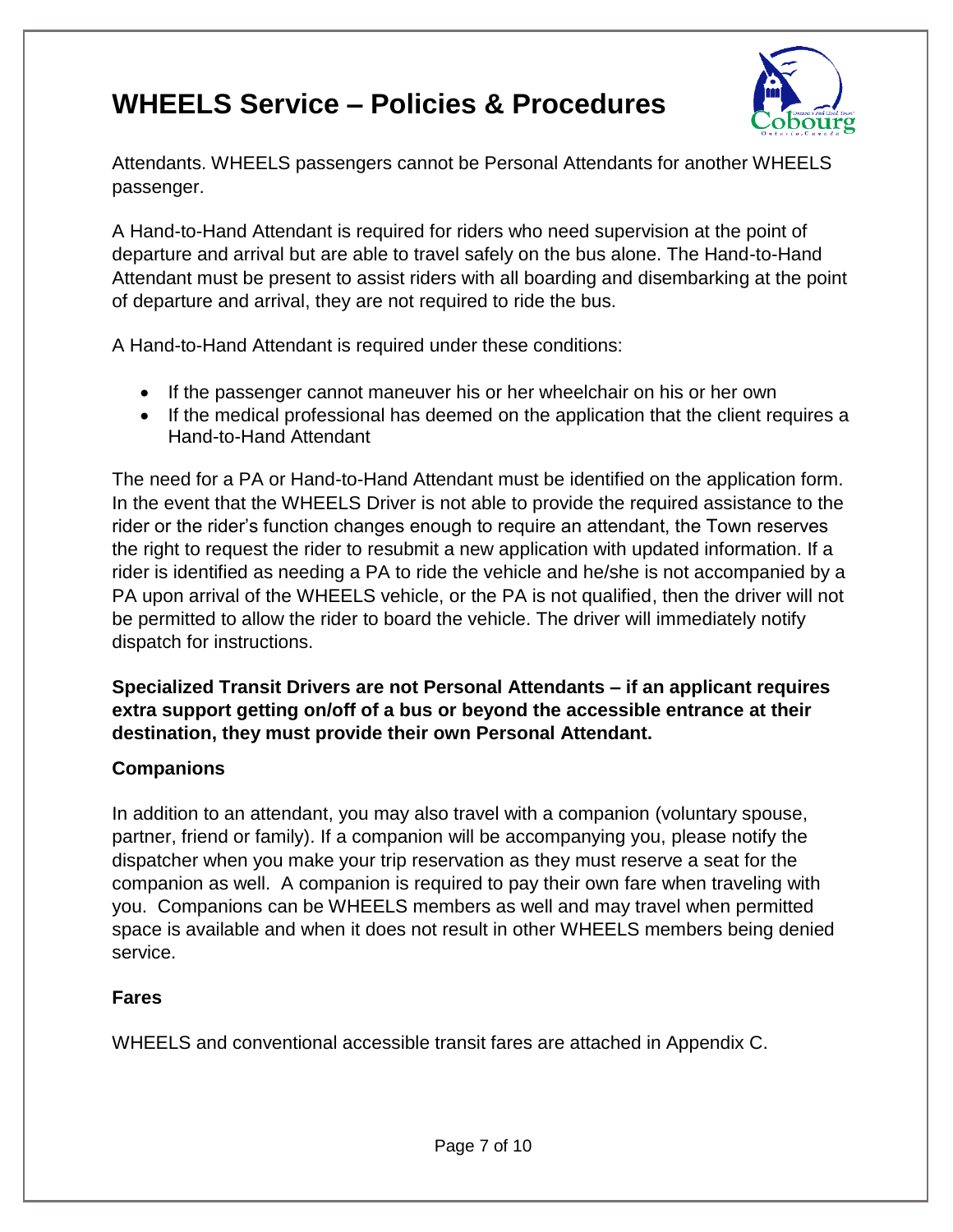

#### <span id="page-8-0"></span>**Shared Rides**

The Town of Cobourg through its paratransit demand software optimizes trips based on appointment times and locations in order to accommodate more riders per trip. An estimate of your trip duration will be provided to you upon booking your trip.

#### <span id="page-8-1"></span>**Driver / Passenger Responsibilities**

Drivers Will:

- Be responsible for the safe and efficient operation of specialized transit vehicles.
- Make their presence known at the pick-up locations.
- Provide light assistance such as walking with you to and from the bus and to the closest accessible exterior door, opening doors.
- Verbally guide you with the positioning of your mobility aid on the vehicle lift/ramp and operate the lift/ramp.
- Assist with boarding and disembarking off the bus, as needed and within reason.
- Safely secure your mobility aids and all belts and/or seatbelts.
- Ensure they arrive at the proper accessible entrance at your pick-up and drop-off location.
- Maintain their schedule as best possible.

#### Drivers Do Not:

- Do not park on private driveways.
- Make repairs or adjustments to mobility aids.
- Help you up or down stairs or lift wheelchairs/scooters up or down stairs.
- Carry parcels, groceries, baggage, or personal effects.
- Report to reception, specific stations or other medical locations to find you.
- Unlock doors, enter private homes or wait for someone to arrive to open the door.
- Wait more than 5 minutes past your scheduled pick up time.
- Assist you with fare payment by looking into bags, backpacks, coats or other.

Passenger Responsibilities:

- Must be ready at the nearest accessible door 15 minutes before your scheduled pick-up time. You are expected to board the vehicle once it has arrived. Remain seated while the vehicle is in motion.
- Must have your pass displayed or exact fare ready for the Driver when boarding.
- Must cancel rides well in advance. If you are not able to make your trip time or you must cancel, please do so as soon as possible. This will avoid Late Cancellations / No Shows service suspensions and allow others to use the time.
- If you are feeling sick or unwell, please cancel to avoid spreading illness.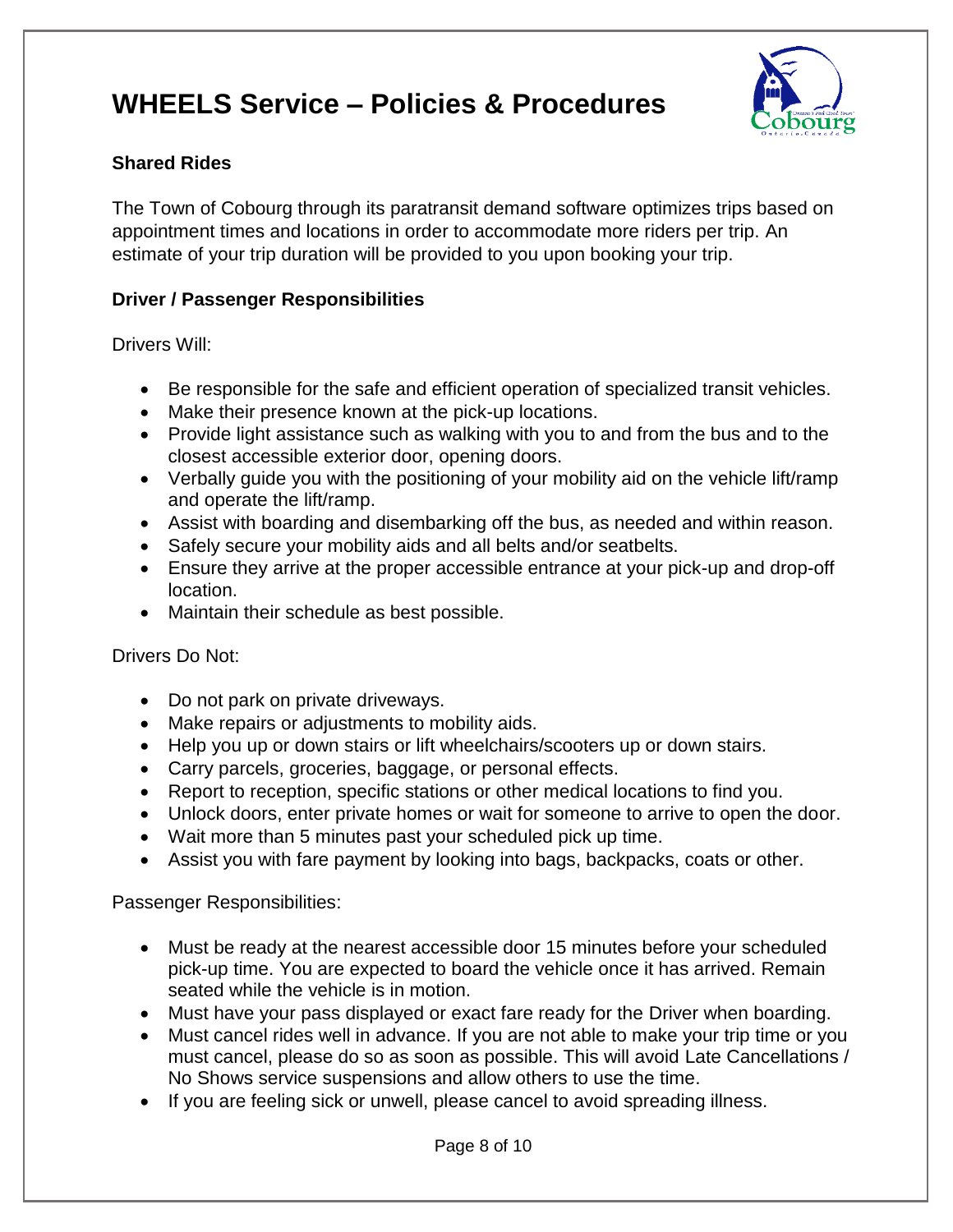

- Be on time. If you are more than 5 minutes late, the bus will have to proceed to the next scheduled ride and a Late Cancellations / No Shows service suspension may be implemented.
- Expect to share your ride with other passengers and expect a longer ride than if travelling by taxi or car.
- If attending an appointment, inform medical professionals that you are using the service, so that they may assist by keeping you on time.
- Be considerate and courteous of the Driver and other passengers at all times.
- For the health and comfort of Drivers and riders, kindly avoid excessive odors or scents.
- Have a clear accessible path to your door before pick-up and drop-off times, even in the winter months. Safe access to your property is your responsibility. Inaccessible paths may result in refusal of service.
- Keep all personal and health information up to date, including your phone number and address.
- Keep groceries/parcels and personal belongings to a safe and manageable amount (recommend a maximum equivalent of two (2) large bags). Riders must plan to have a companion or Personal Attendant accompany them if the trip is intended to transport many parcels/groceries. Failure to comply may result in a suspension of service.
- Abusive language/conduct will not be tolerated on WHEELS vehicles. Failure to comply may result in a suspension of service.
- If you must travel with a Personal Attendant, you must provide your own Personal Attendant for all trips. One Personal Attendant is permitted to travel at no cost.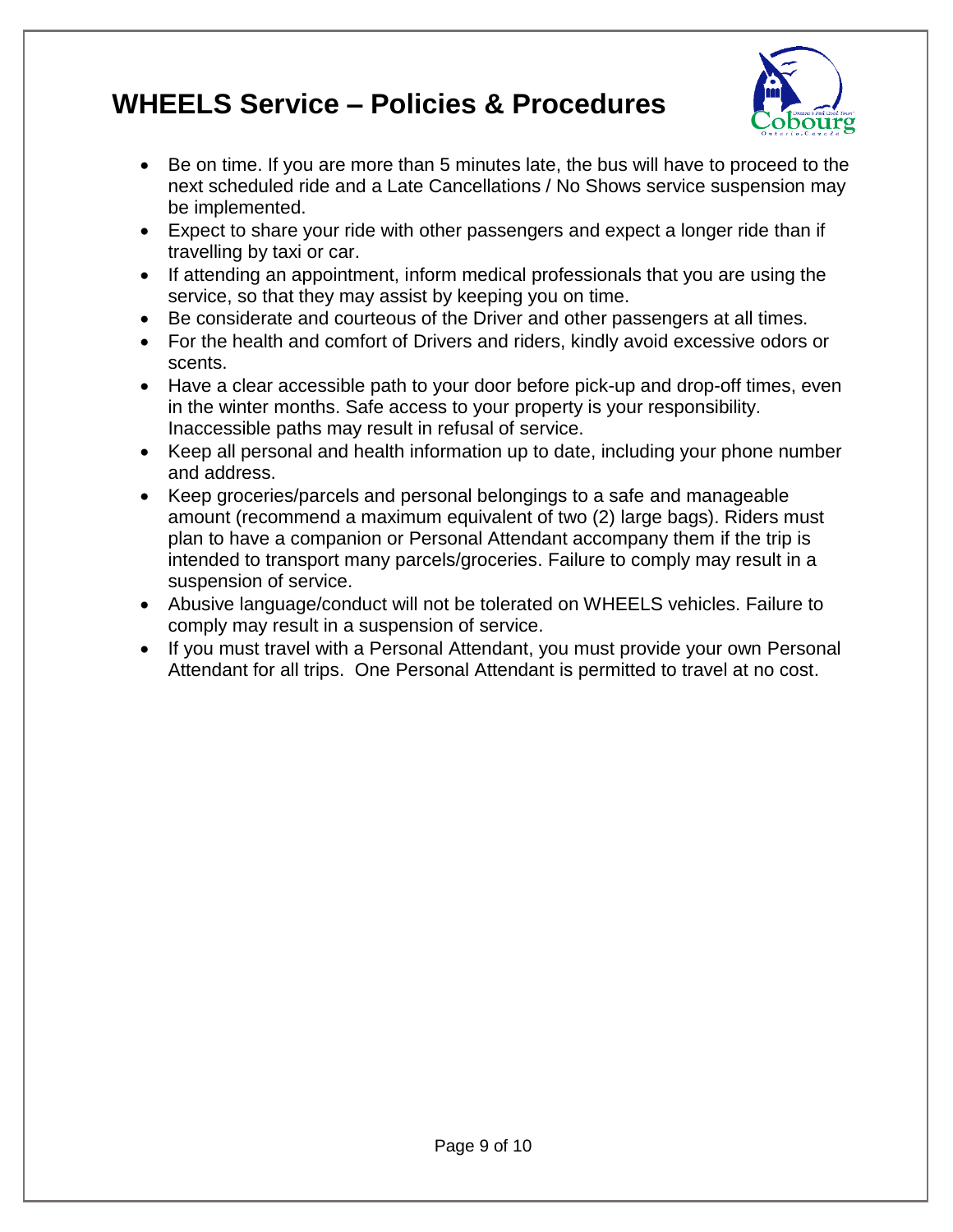

APPENDIX A – WHEELS APPLICATION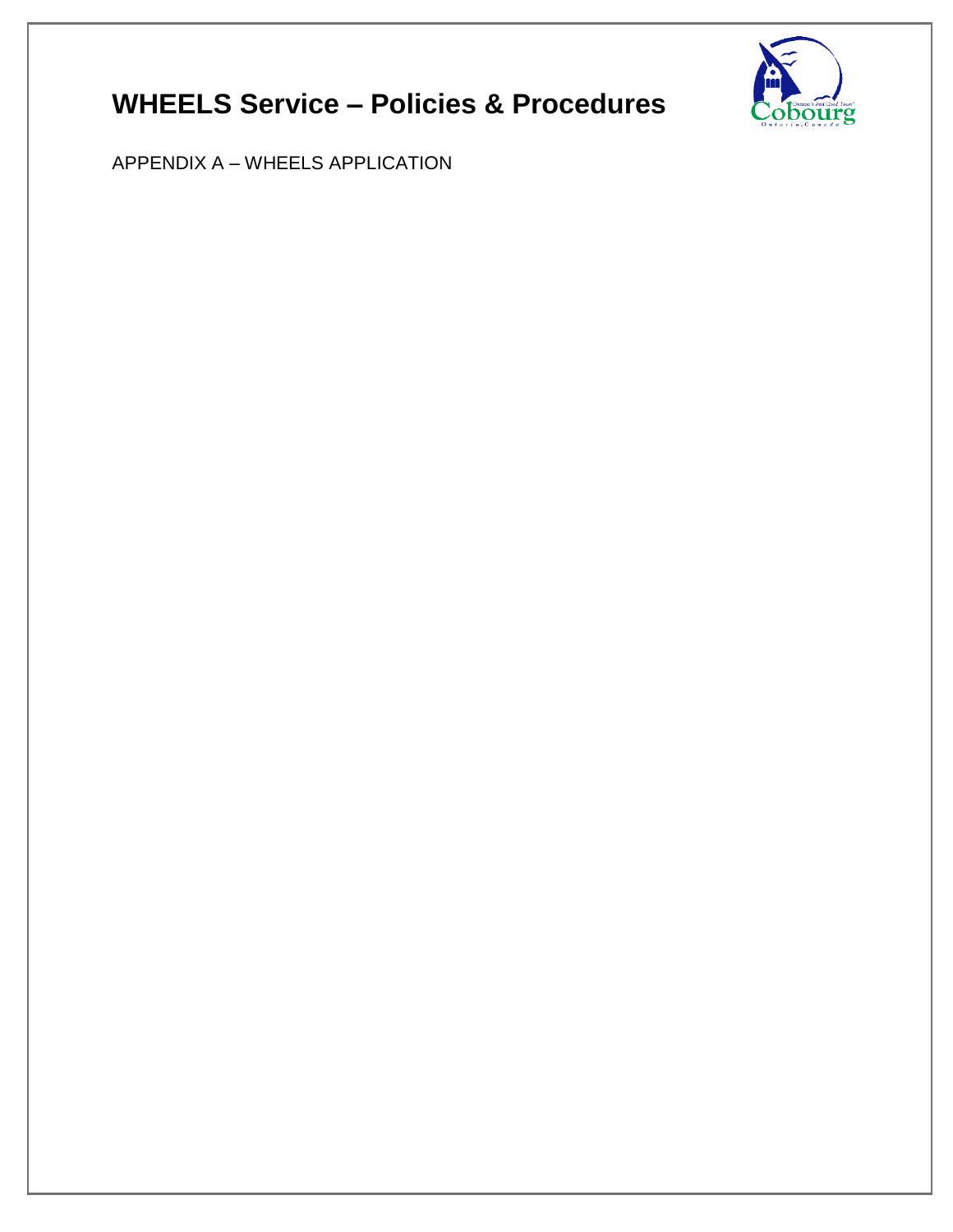

APPENDIX B – WHEELS SERVICE OPERATING HOURS

WHEELS dispatch service operating hours:

8:00 a.m. to 10:00 p.m. Monday to Friday 8:15 a.m. to 6:45 p.m. Saturday 8:45 a.m. to 3:45 p.m. Sunday

WHEELS bus service operating hours:

6:15 a.m. to 10:00 p.m. Monday to Friday 8:15 a.m. to 6:45 p.m. Saturday 8:45 a.m. to 3:45 p.m. Sunday

\*Statutory holiday operating hours are subject to change and advance notification will be provided.